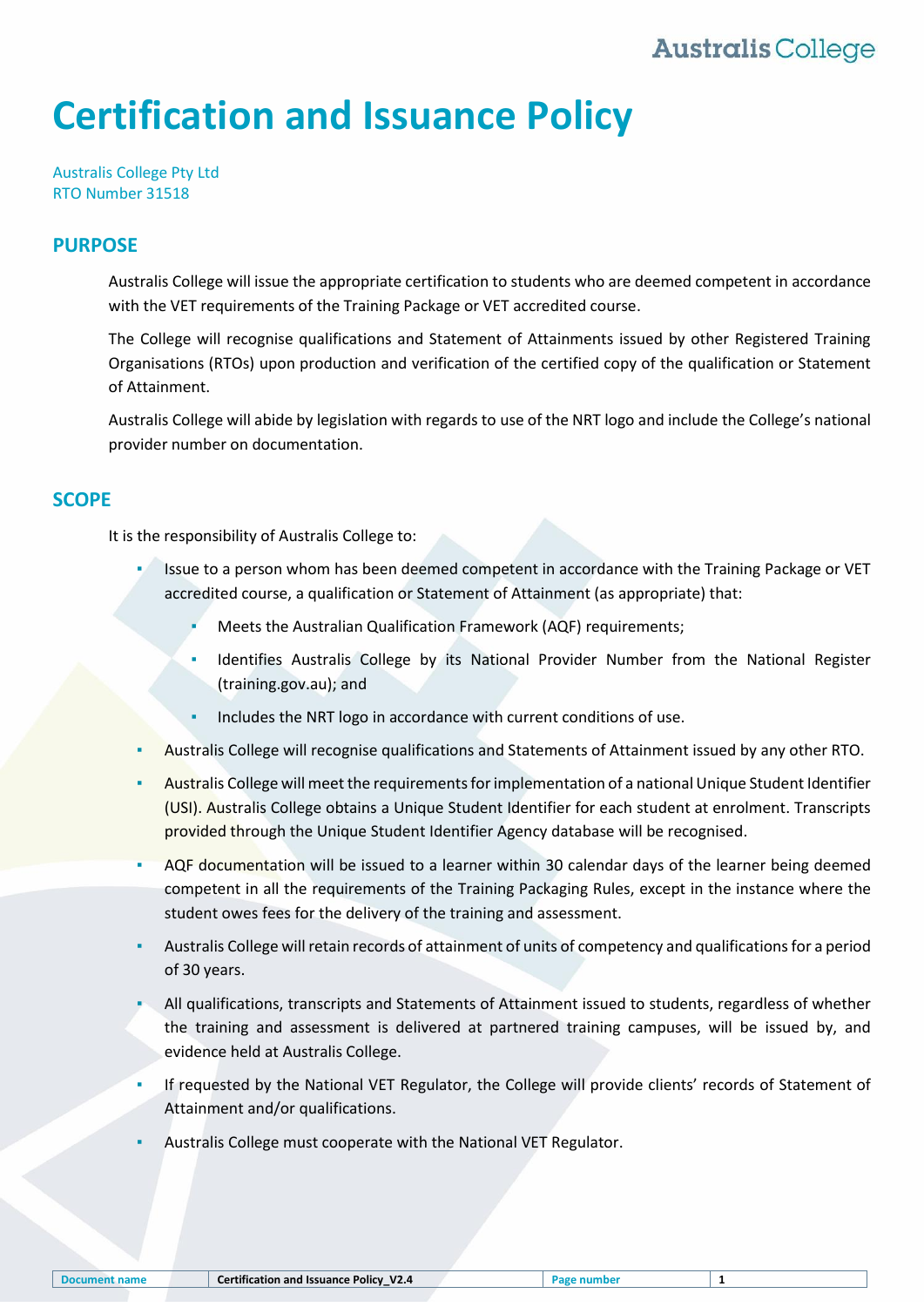## **POLICY STATEMENT**

#### **1. CERTIFICATION**

**1.1** Students are issued with either a Statement of Attainment or qualification for completion of one or more units of competency in accordance with Training Packaging Rules.

#### **2. CERTIFICATE REGISTER, STORAGE AND REPORTING REQUIREMENTS**

- **2.1** Australis College maintains a register of all Testamurs, Academic Transcripts and Statements of Attainment that it issues to students within its Student Management System.
- **2.2** All issued Australis College AQF qualifications and Statements of Attainment are stored for a period of 30 years.
- **2.3** As a provision of Australis College's registration with the National VET Regulator, the RTO provides regular uploads of client records of attainment of units of competency and qualifications.
	- **2.3.1** Presently this process occurs on a yearly basis, every June for data collected from the previous year; however Australis College has the capabilities to report as requested by the National VET Regulator.
- **2.4** All current and all new student enrolments have a Unique Student Identifier and their data is uploaded in accordance with the Unique Student Identifier requirements prior to any certification being issued.
- **2.5** Student identifiers and related information will be secured in its Student Management System and in accordance with the Australis College Privacy Policy.

# **3. RECOGNITION**

- **3.1** The College will recognise qualifications and Statements of Attainment issued by other RTOs, as well as transcripts from the USI Agency database.
- **3.2** Students may provide copies of their qualifications/Statements of Attainment/USI transcripts for the purpose of entry into a qualification (where there are prerequisites), to use as credit towards units of competency previously completed, or to use as supporting evidence for Recognition of Prior Learning.
	- **3.2.1** The College only recognises qualifications/Statements of Attainment/USI transcripts for training purposes.
- **3.3** It is mandatory that RTOs accept qualifications and Statement of Attainments issued by other RTOs as well as any downloaded transcripts from the USI Agency database. Students are to note that Australis College is not obligated to issue a full qualification or Statement of Attainment that is solely achieved through recognition at another RTO.
- **3.4** Recognition of qualifications issued by other RTO's does have a limited lifespan. If the qualification/Statement of Attainment is currently listed on the National Register [\(training.gov.au\)](http://training.gov.au/) and is still a component of a qualification that the student wishes to undertake, recognition must be given.
- **3.5** If the qualification/Statement of Attainment held by the student has been superseded/deleted on [training.gov.au](http://training.gov.au/) or is not the version required by the qualification into which the student wished to enrol, mutual recognition does not apply. In such situations, Recognition of Prior Learning would be the appropriate way to proceed or Credit Transfer if units have been deemed equivalent on [training.gov.au.](http://www.training.gov.au/)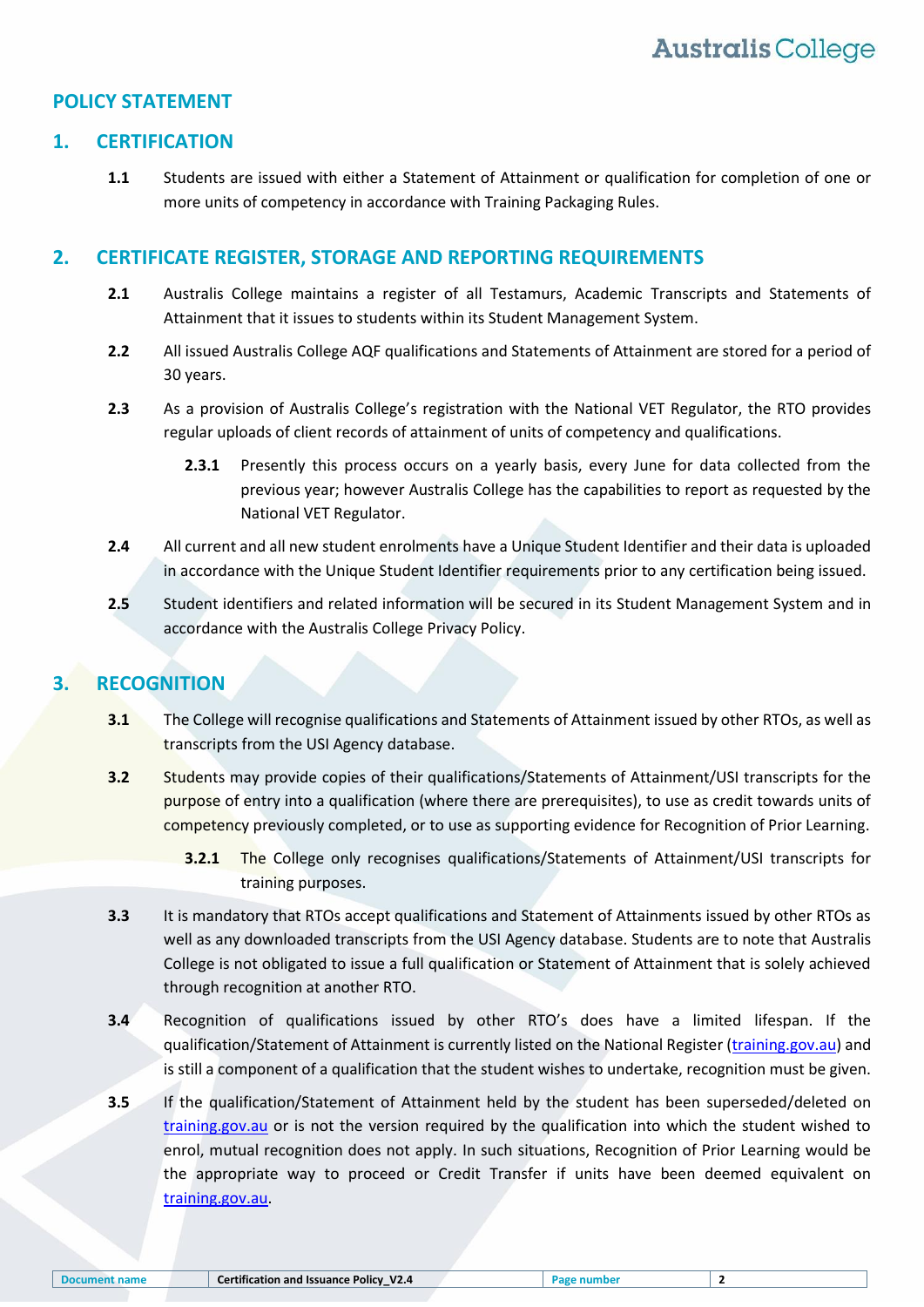**3.6** Before granting the student with Credit Transfer or Recognition of Prior Learning towards their chosen qualification, evidence should be verified and authenticated with the issuing RTO or tertiary provider.

# **4. ISSUANCE**

- **4.1** Australis College issues qualifications and Statements of Attainment to students who have been assessed as competent in accordance with the Training Package or accredited course.
- **4.2** Students who are assessed as competent will receive the certification document for which they are entitled unless fees are outstanding. This includes students enrolled in a payment plan regardless of their completion date. For example, should a student complete before their last payment is processed, the student will have the option of finalising their fees upfront or waiting the term of the payment plan prior to being awarded certification.
- **4.3** Australis College will only issue qualifications or Statements of Attainment for training products that are within its scope of registration. Courses that contain imported elective units, and/or students completing singular units of competency, will have their qualification/Statement of Attainment issued in accordance with the National VET Regulator's fact sheet on delivering elective units.
- **4.4** AQF certification will not be awarded to a student without a verified USI.
- **4.5** Australis College clearly identifies itself by name and national provider number on all qualifications and Statements of Attainment it issues.
- **4.6** All Testamurs, Academic Transcripts and Statements of Attainment are issued in accordance to AQF requirements and with the NRT conditions of use.
- **4.7** All qualifications and Statements of Attainment are checked by the Student Services Manager for accuracy and consistency before being sent to students.
- **4.8** Where a student requests a copy or reissue of their certification; Student Services will post a copy to the student's recorded address upon receipt of any applicable reissuance fees.
	- **4.8.1** Under no circumstances are copies of student certificates to be emailed.
	- **4.8.2** The date on the certificate will be the reissued date and the original date of completion.
- **4.9** Once a Training Package is no longer on the College's scope of registration, the College will not be able to issue certification. The only exception is for replacing certification previously issued or whereby longer timeframes for transition are granted by the National VET Regulator.
	- **4.9.1** Where a qualification has been superseded, Australis College is given a 12 months transition period to complete students or transfer them into the newest qualification.
	- **4.9.2** Where a qualification is no longer current and has not been superseded, the College is given two years to complete students and issue certification.

# **5. RE-ISSUANCE OF CERTIFICATION**

**5.1** In order to obtain a replacement certificate or Statement of Attainment, the student will need to speak with Student Services to request an Application for a Replacement Qualification Form. Student Services will verify the identity of the student, advise the replacement fee and check the student has been issued with a Unique Student Identifier prior to processing.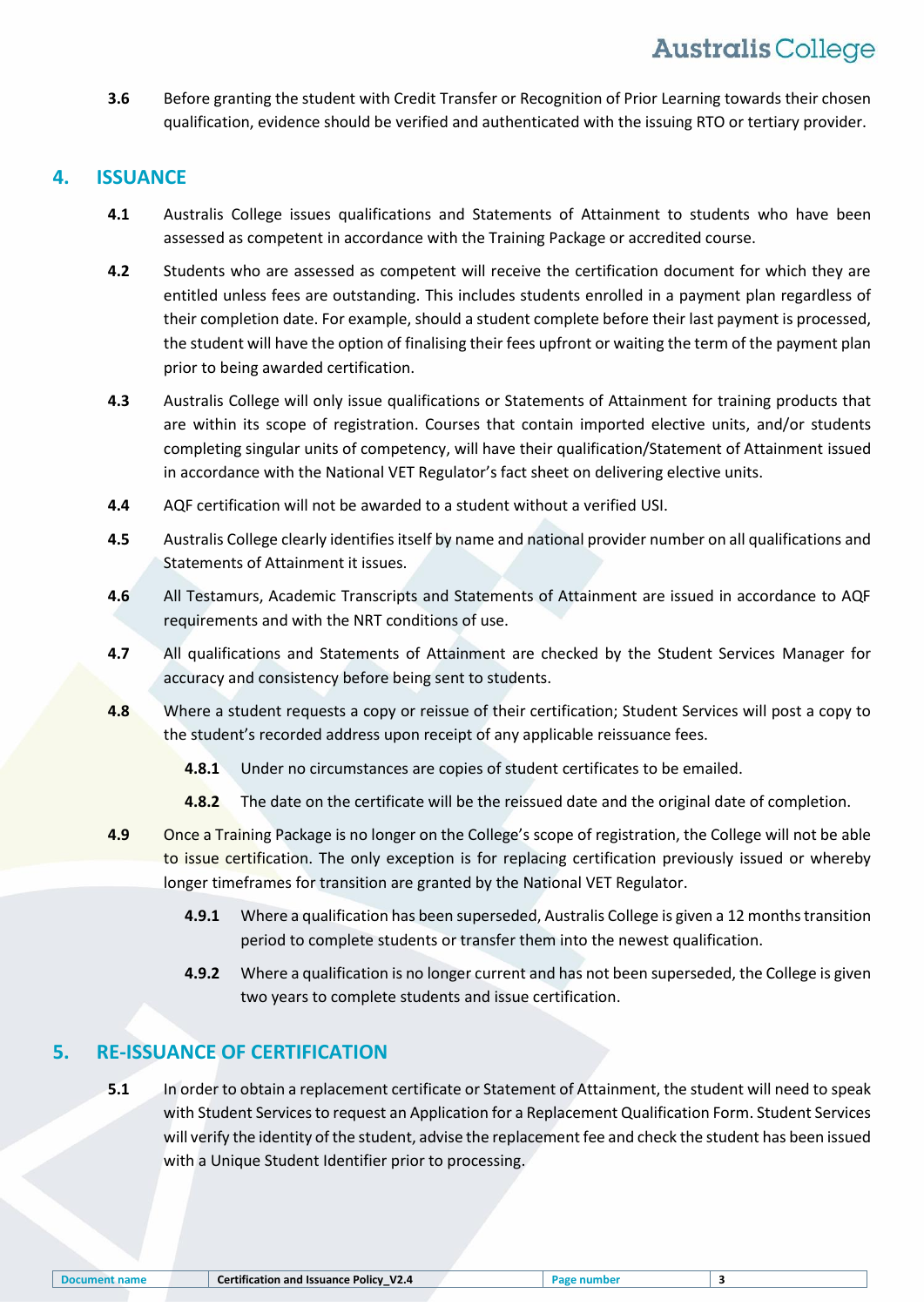# **Australis College**

# **6. COMMUNICATION, TRAINING AND RECORDKEEPING**

**6.1** *For internal use only* - refer to the Communication, Training and Recordkeeping Procedure.

## **7. ABBREVIATIONS**

- **7.1** ASQA the Australian Skills Quality Authority.
- **7.2** RTO Registered Training Organisation.
- **7.3** CT Credit Transfer.
- **7.4** RPL Recognition of Prior Learning.
- **7.5** USI Unique Student Identifier.
- **7.6** VET Vocational Education and Training.
- **7.7** NRT Nationally Recognised Training.

## **8. REFERENCES/SUPPORTING DOCUMENTS/DEFINITIONS**

- **8.1** A list of applicable legislation is detailed within the *legislation tab* in the Quality Management Register.
- **8.2** Australis College Privacy Policy.
- **8.3** Training Product Transition Procedure.
- **8.4** Training and Assessment Policy.
- **8.5** Application for a Replacement Qualification.
- **8.6** National Register [training.gov.au.](http://training.gov.au/)
- **8.7** Qualification Formal certification in recognition of a student achieving competency against the industry standards.
- **8.8** Statement of Attainment Awarded if a student has completed one or more units of competency but has not met the requirements of a full course or qualification.
- **8.9** Testamur Defined by the AQF as 'an official document that confirms that a qualification awarded to an individual'.
- **8.10** Credit Transfer (CT) Is a process that provides students with agreed and consistent credit outcomes for components of a qualification based on identified equivalence in content and learning outcomes between matched qualification[s http://www.aqf.edu.au/.](http://www.aqf.edu.au/)
- **8.11** Recognition of Prior Learning An assessment process that assesses an individual's formal, non-formal and informal learning to determine the extent to which that individual has achieved the required learning outcomes, competency outcomes, or standards for entry to, and/or partial or total completion of, a qualification.
- **8.12** [Nationally Recognised Training \(NRT\)](https://www.asqa.gov.au/vet-registration/meet-requirements-ongoing-registration/issue-qualifications-and-statements) Logo The logo used nationally to signify that training and assessment products and services meet the requirements agreed under the National Skills Framework (NSF). It may only be used on qualifications and courses that have national recognition.
- **8.13** [Nationally Recognised Training \(NRT\) logo specifications.](https://www.asqa.gov.au/sites/g/files/net2166/f/NRT_logo_specifications_NEW.pdf)
- **8.14** [ASQA General Direction](http://www.asqa.gov.au/verve/_resources/General_direction_-_Learner_Transition.pdf)  Learner Transition.
- **8.15** [Delivering elective units](https://www.asqa.gov.au/sites/g/files/net2166/f/publications/201701/fact_sheet_delivering_elective_units.pdf?v=1500517204)  fact sheet.